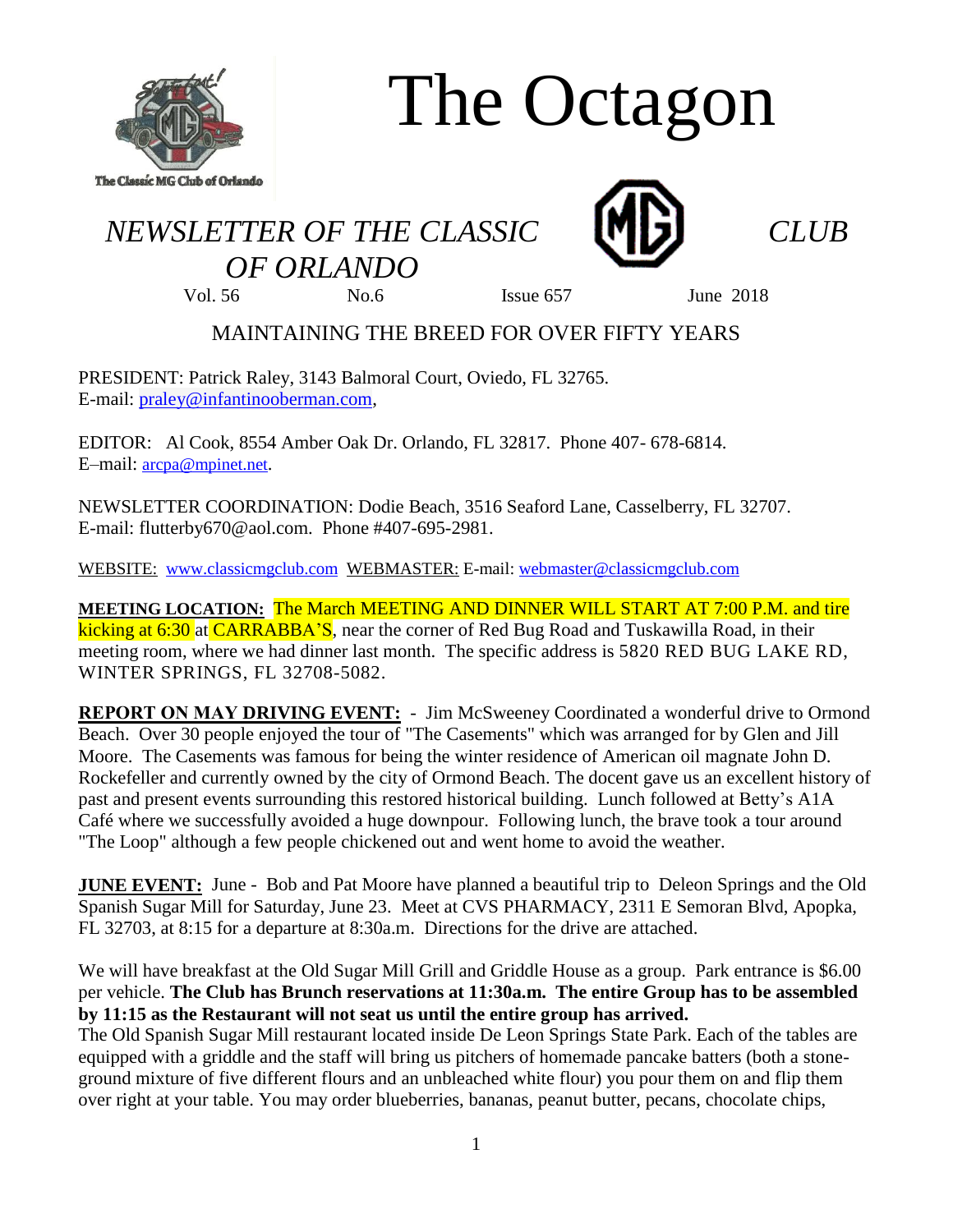apples or apple sauce to create whatever sort of pancakes you choose. Sides of sausage, bacon, ham, eggs, homemade breads and other treats are available to accompany your pancakes.

For more information contact Bob or Pat Moore @ 321-277-9400 or Pat @ 407-580-7934 or moore7916@gmail.com

#### **FUTURE EVENTS:**

**GOF 2019:** It's official that we are having the GOF in Daytona Beach next year. It will be held at the Plaza Resort & Spa on the beach. **Save the date: 11th thru 14th of April**. The main feature will be taking a drive on the road course around the race track on a Friday afternoon. We will also have a few driving MG's road events in the Daytona area. We are starting on a Thursday for the early birds with something for them to do, a meet & greet as well as a driving tour. We are reaching out to the Northern MG clubs as well as the Florida clubs to attend this next GOF South with a special race track experience. They should have the registration form up  $\&$  running shortly.

#### **Club Events:**

We try to do a driving event on the weekend after the meeting (local drives during the summer). This of course is subject to availability and changes. Events planned for the next few months include the following:

July - Carol McCormick will Coordinate our excursion to Fiddler's Green Pub including the annual Dart Challenge.

August 18<sup>th</sup>, 6:30 - Paul Plaschaert will do a trip to Sanford's Hollerbach's German Restaurant. September - Nancy Payne will do a trip to Proper Pie Company in Davenport.

#### **New Members**

Mark Brown Mark came to the CMGC meeting in May. He recently moved to Orlando and has a 1973 MGB.

Ian and Robyn Kaminski are the proud new owners of a 1972 MGB

#### **FOR SALE ITEMS:**

1. For sale 1959 MGA Rust free restored body on frame. All the bodywork is done professionally by my restorer who died shortly after the body was finished. The project was stopped at this point. It has been dormant in dry storage for several years. I have other projects ongoing and would like this to go to new enthusiast to finish, I have boxes of parts some n.o.s Brake kits, wiring harness, all chrome done professionally, cut down racing windshield, seats engine and instruments. Selling all for \$11,000. Includes new tires in the proper style and size. Contact Joel Weinberger, [joeltr6@aol.com](mailto:joeltr6@aol.com) or 407-873-6730.